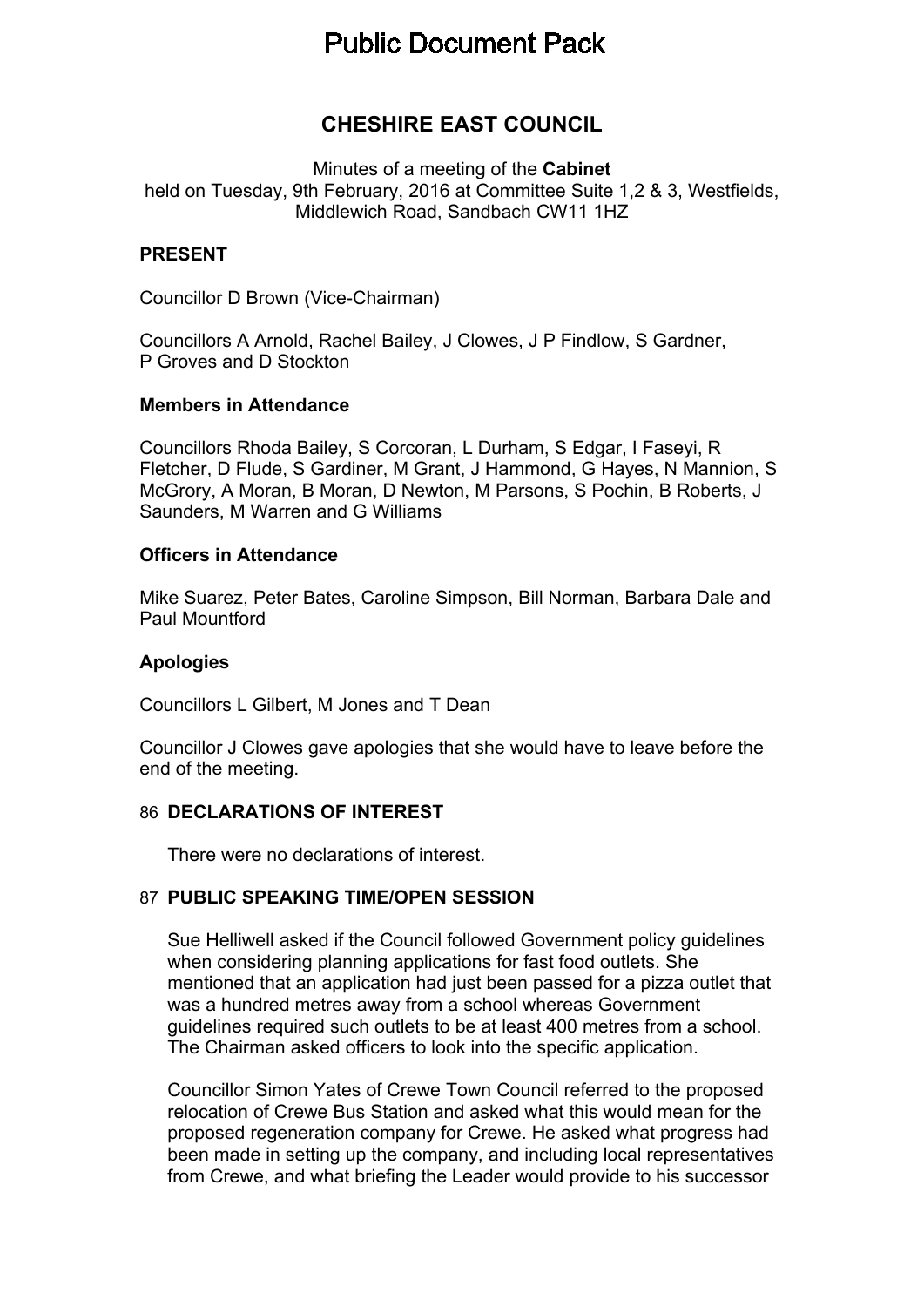on the importance of the momentum required in developing both Crewe Town Centre and the HS2 Hub Station. The Portfolio Holder for Regeneration and Assets responded that the Council was working with relevant Government Departments, partners and stakeholders on a growth strategy for the Northern Gateway area and the proposed regeneration company would provide oversight of this work. The momentum in Crewe would be maintained under any future leadership.

David Reeves of D&G Bus welcomed the development of the new bus station in Crewe and asked if the Council would be working with bus operators to make sure that the new development worked. The Portfolio Holder for Regeneration and Assets responded that the Council had engaged with bus operators through workshops and dialogue and would continue to seek and consider their views.

Bob Birchall of the Deafness Support Network commented that the Network had received a telephone call from the Council in December 2015 informing it that services it was currently delivering in Cheshire East were to be stopped well ahead of the contract termination dates. He was concerned about the lack of clarity, transparency and fairness on the part of the Council in reaching this decision, and the lack of any meaningful consultation. The Chairman gave an assurance that the matter would be investigated and that a report on the outcome would be sent to Mr Birchall and to all Members of the Council.

Jonathan Parry commented that the construction of the Middlewich Eastern Bypass was long overdue and that any proposals to consider an alternative route would cause further delay. The Chairman asked Mr Parry for a copy of his notes after the meeting and gave an assurance that the scheme would be progressed.

Steph Risk spoke in support of the Broken Cross Children's Centre in Macclesfield and praised the family support workers at the Centre for their care and support. She expressed concern that the closure of the Centre would have a detrimental effect on the health and wellbeing of many of the people who used it. The Portfolio Holder for Children and Families urged Miss Risk to put her views forward as part of the formal consultation process if she had not already done so. She stressed that de-designation of children's centres was not about cutting services but about delivering services in a different manner to safeguard services for children in the future.

Cliff Ardern asked why the Council was considering the de-designation of Broken Cross Children's Centre when it was one of the busiest. The Portfolio Holder for Children and Families responded that there was a national consultation underway and that the aim was not to take away front line services but to ensure that the Children's Budget was sustainable to deliver for those families that needed to be reached, including those in remote parts of the Borough.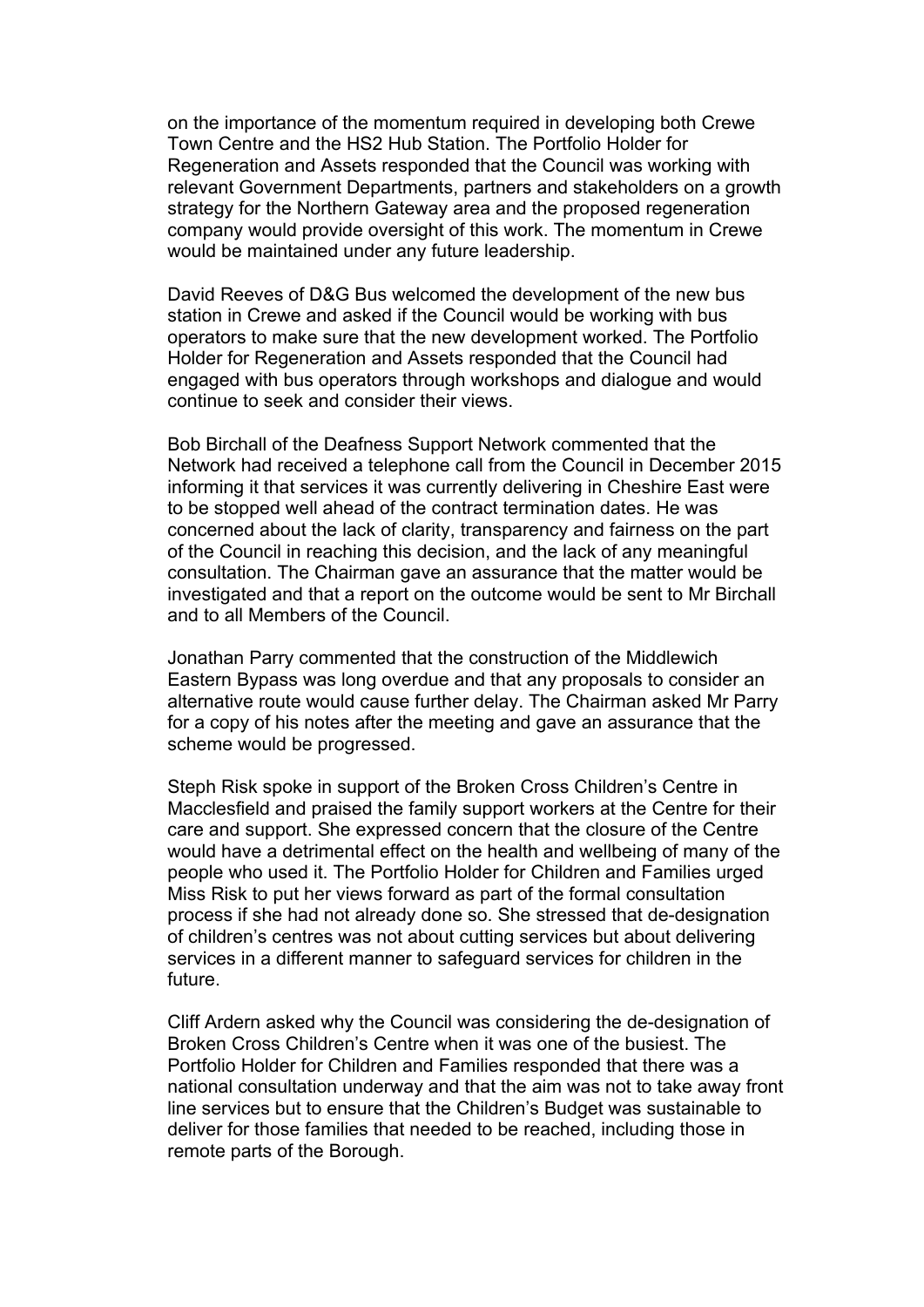Caroline O'Brien of Community and Voluntary Services Cheshire East referred to numerous voluntary organisations in the Borough which had been informed by the Council that their contracts were to be terminated. She expressed concern on behalf of those organisations at the lack of consultation or a clear explanation as to why their contracts were to be terminated. She added that the Council appeared not to have carried out an impact assessment on any of the contracts affected and on that basis asked the Council to reconsider its decision. The Chairman and the Portfolio Holder for Adults, Health and Leisure undertook to look into the issues raised and to provide a written reply.

At the conclusion of public speaking, the Chairman thanked those who had attended the meeting to speak.

#### 88 **QUESTIONS TO CABINET MEMBERS**

Councillor S Corcoran referred to a letter from Fiona Bruce MP to Churches Together in Sandbach in November 2015 indicating that to her knowledge Cheshire East Council had not registered with the Government to accept Syrian Refugees. Councillor Corcoran asked what progress had been made since November. The Chairman replied that the Council had accepted a number of lone children but that it was important to have the right infrastructure in place in order to receive refugees. The Deputy Cabinet Member for Communities added that this could only be achieved by obtaining clarity on funding and through agreements with other councils at a sub-regional level. The Council had registered with the Home Office its intention to participate once the details had been worked out.

Councillor D Flude asked, in connection with safe cycling routes, if the emissions monitors in certain roads in Crewe and Nantwich could be checked to make sure they were accurate. The Chairman asked Councillor Flude to provide details of the locations so that the monitors could be checked.

Councillor N Mannion expressed concern that some of the data being used in connection with the current children's centre consultation was out of date, inaccurate or missing. He asked for assurances that the data being used was the 2015 indices of deprivation data, was accurate and that the projected population of 0-4 year-olds had been included. The Portfolio Holder for Children and Families undertook to look into the matter and provide a written reply.

#### 89 **MINUTES OF PREVIOUS MEETING**

#### **RESOLVED**

That the minutes of the meeting held on 19<sup>th</sup> January 2016 be approved as a correct record.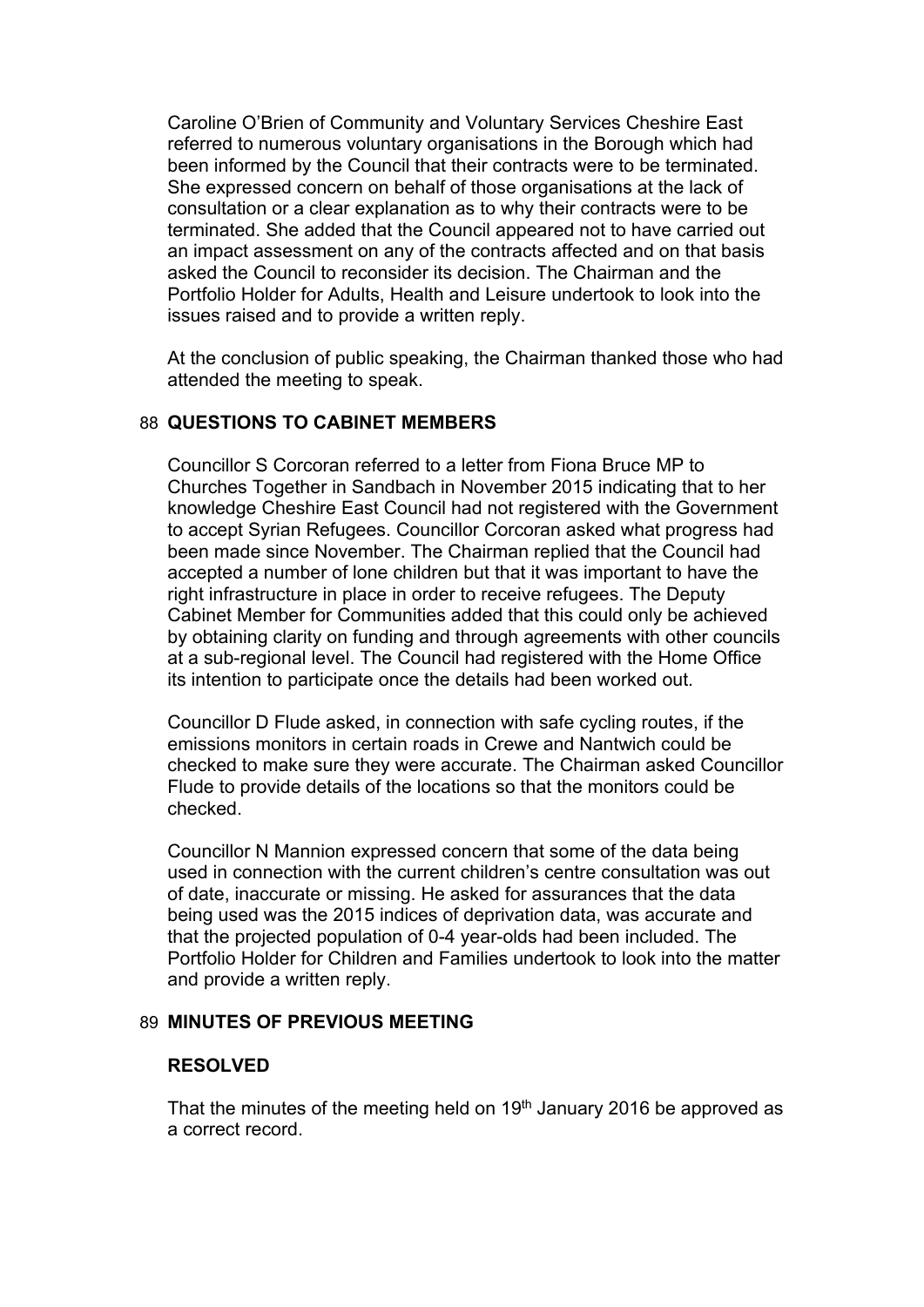#### 90 **CLEAN FOR THE QUEEN 2016**

Cabinet considered a report seeking approval to support the Clean for The Queen campaign, due to take place in March 2016 in the run up to the Queen's 90<sup>th</sup> birthday in April. Support would be made both financially and through an active media and communications campaign.

#### **RESOLVED**

That

- 1. the Council actively promote and publicise, through the communications and media team, the Clean for The Queen campaign and associated resources made available through the Clean for The Queen Local Authority Resource Pack;
- 2. the campaign encourage all communities across Cheshire East to get involved with the national campaign to Clean for The Queen and join forces with litter charities across the whole of the Country, groups specifically targeted to include: existing clean teams, schools, colleges and the university, uniformed groups, faith groups, voluntary and community groups and individuals who want to come together to be a part of the largest litter blitz throughout the UK;
- 3. a small grants fund totalling £7,000 be made available to allow people to apply, through a simple application process, for a litter picking pack consisting of 6 litter pickers, 6 bag hoops, 6 high visibility vests, a quantity of bin liners and a box of disposable gloves;
- 4. the litter picking packs be retained by the groups to continue to clean their local areas; information be provided on how to formalise groups into a clean team or to join an existing clean team and provide a legacy beyond the Clean for The Queen campaign; and
- 5. applications for, and distribution of, the litter packs be manged by the Partnerships and Communities Team in-conjunction with ANSA Environmental Services, the application to be judged against a set of principles for groups coming together to use the equipment for the campaign and to continue to use it once the initial Clean for The Queen campaign has been completed; principles to include committing to using the equipment during the period of  $4<sup>th</sup>$ , 5<sup>th</sup> and 6<sup>th</sup> March, agreeing to provide before and after photographs of the area cleaned and committing to the consideration of either completing on-going clean-ups of their local area or joining an existing clean team.

## 91 **CREWE TOWN CENTRE BUS INTERCHANGE FACILITY**

Cabinet considered a report proposing that the Royal Arcade site in Crewe Town Centre be the location for a replacement town centre bus interchange facility for Crewe.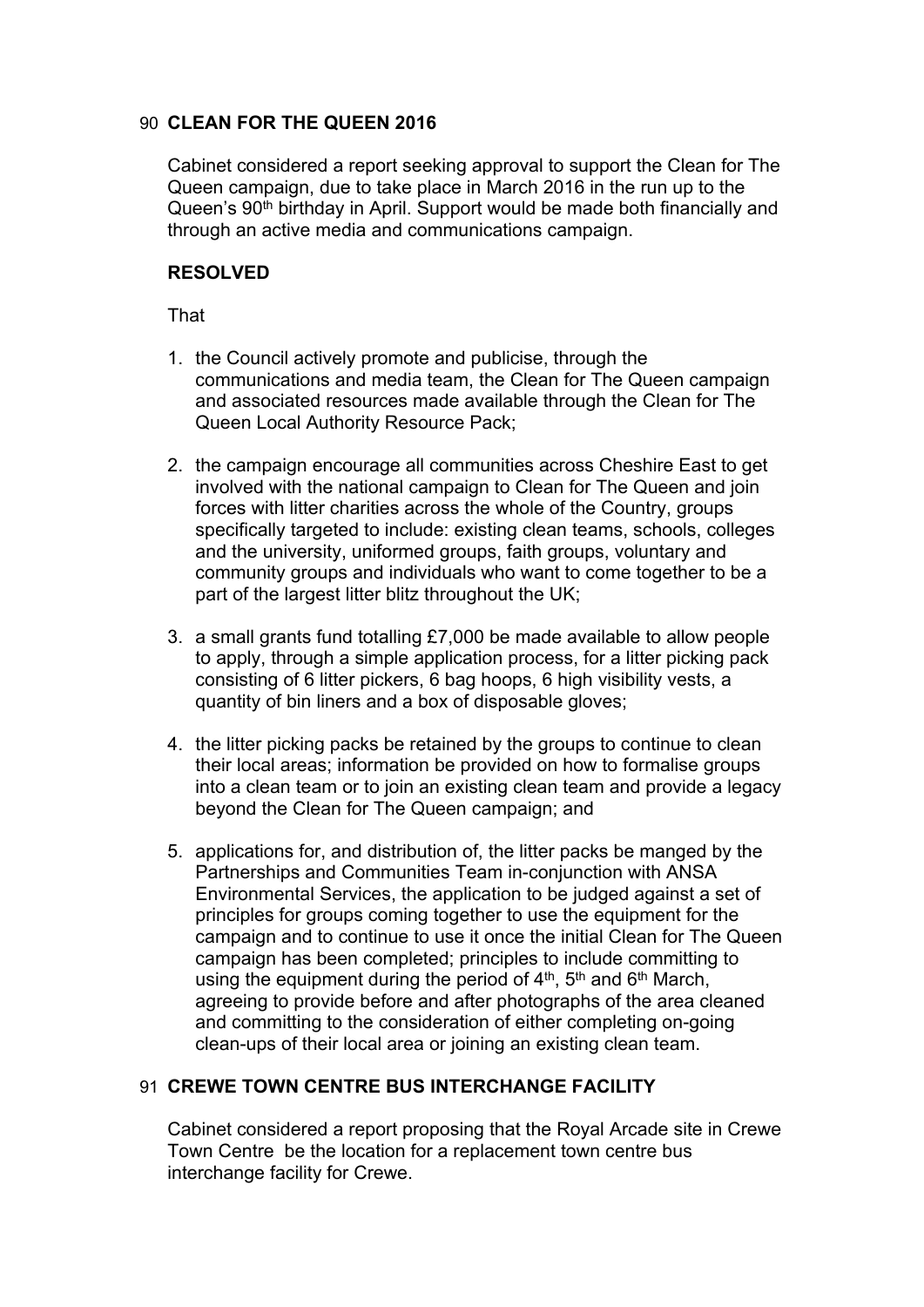The option appraisal study had identified three sites which scored the highest from amongst the 11 sites considered, with the Royal Arcade site scoring the highest. This location had also been supported through the findings of the public consultation, with 61% wanting an improved or new town centre bus interchange included within the Royal Arcade site.

#### **RESOLVED**

That Cabinet agrees to

- 1. the selection of the Royal Arcade site as the location for a replacement town centre bus interchange facility for Crewe;
- 2. the proposed specification for the replacement town centre bus interchange, detailed in Appendix 2 to the report, which meets the requirement to provide a safe, accessible, managed environment as a central hub for waiting and interchange for bus passengers in the town centre;
- 3. vire the current budget allocated towards the cost of the "Crewe Replacement Bus Interchange Facility" in the Council's Capital Programme 2015/16-2017/2018 to the "Crewe Town Centre Regeneration Programme" capital budget, from which this project will be funded and managed; the final contribution the Council makes towards the cost of the bus interchange, to be delivered by the appointed developer, to be based upon quality and viability rather than cost alone;
- 4. this approach being taken forward as part of the process of procuring a development partner for the overall Royal Arcade site, to ensure effective integration within a comprehensive new development, and demonstrate best value in terms of securing competitive proposals from potential developers for the bus interchange element of the development; and
- 5. note that a final decision on the appointment of a development partner and scheme, including a town centre bus interchange facility, will be brought back to Cabinet prior to any contractual commitments being made.

## 92 **ADULT SOCIAL CARE FEE RATES**

Cabinet considered a review of the fees paid to care providers within adult social care.

The Council had commissioned Red Quadrant to carry out a review in 2015/16. The Council received the final report from Red Quadrant in October 2015 and took into consideration the views of providers following a series of engagement events and questionnaires. The report detailed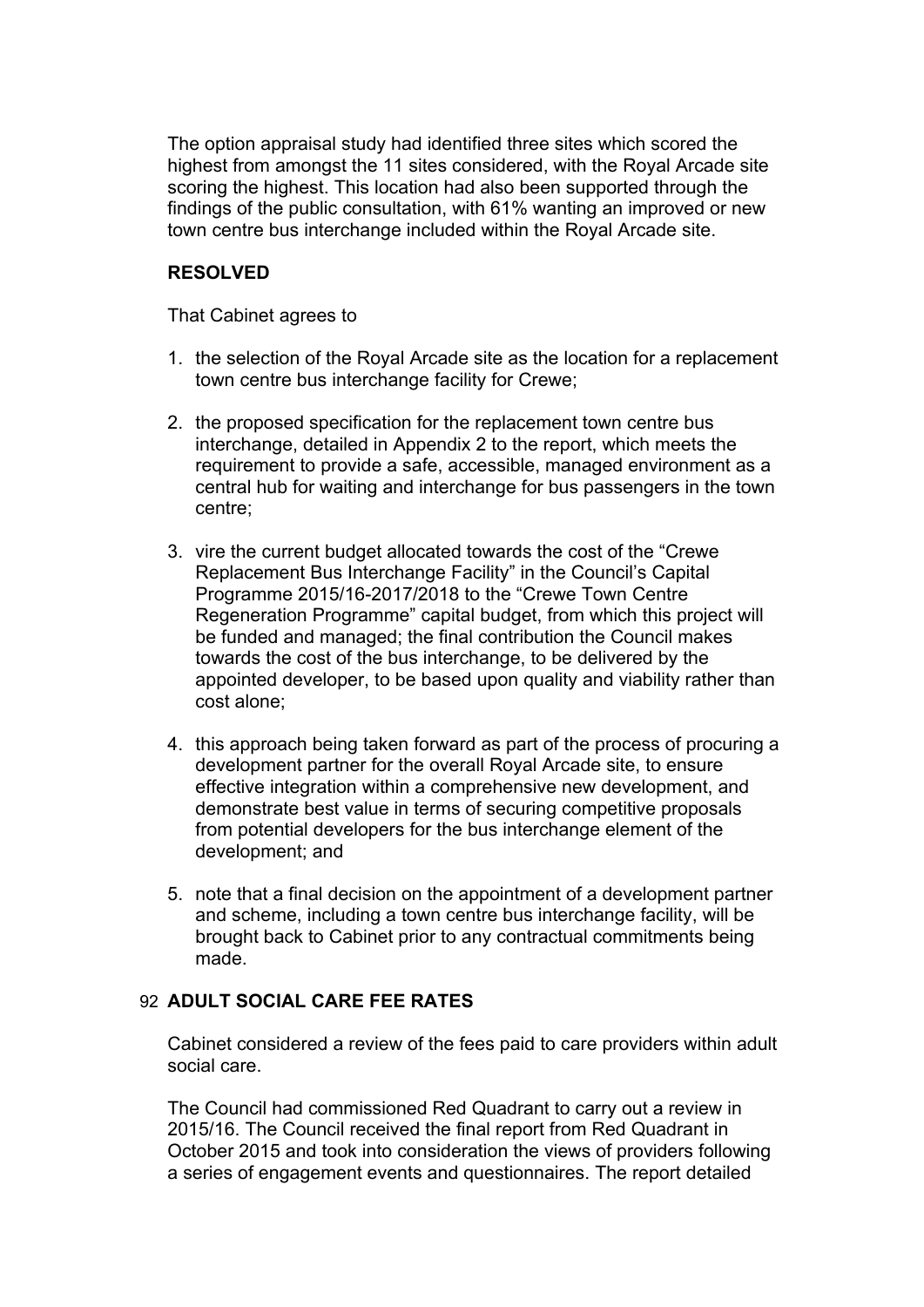final recommendations from officers having taken account of the consultants' report and feedback from providers.

## **RESOLVED**

That Cabinet

- 1. notes the two Care Home Fees and Home Care Fees reports produced for the Council by RedQuadrant attached to the report as Appendix 1 and 2;
- 2. endorses the increased fee rates detailed in Section 6.2 of the report, with an estimated cost of £5.44m in 2016/17;
- 3. endorses the implementation of the new rates beginning in April 2016;
- 4. commissions and authorises the Director of Adult Social Care, in consultation with the Portfolio Holder, to explore with providers the impact of the fee structure remaining at its current levels until April 2016; and
- 5. authorises the Director of Adult Social Care to recommission the home care provision to the Council, seeking to co-produce a new arrangement between the customers and residents, providers, advocates and the Council in order to deliver outcomes-based provision.

## 93 **SOCIAL CARE CASE MANAGEMENT SYSTEM PROCUREMENT**

Cabinet considered a report on the procurement of a case management system to support the implementation of the Care Act 2014 for Adult Social Care and to deliver for Children's social care services. The report sought approval to award a contract to LiquidLogic at a cost of £2.4m for 5 years until March 2021.

#### **RESOLVED**

- 1. the procurement and award of contracts for the LiquidLogic Children's and Adults Social Care Case Management System be approved at an estimated cost of £2.4m over a five year contract period, via the Crown Commercial Service RM1059 Local Authority Software Applications Framework (LASA Framework) in accordance with the Public Contracts Regulations 2015 and Cheshire East Borough Council's Contract Regulations;
- 2. a supplementary capital estimate of £2.4m be approved, funded by £0.75m Adult Social Care grant funding, held within the Commissioning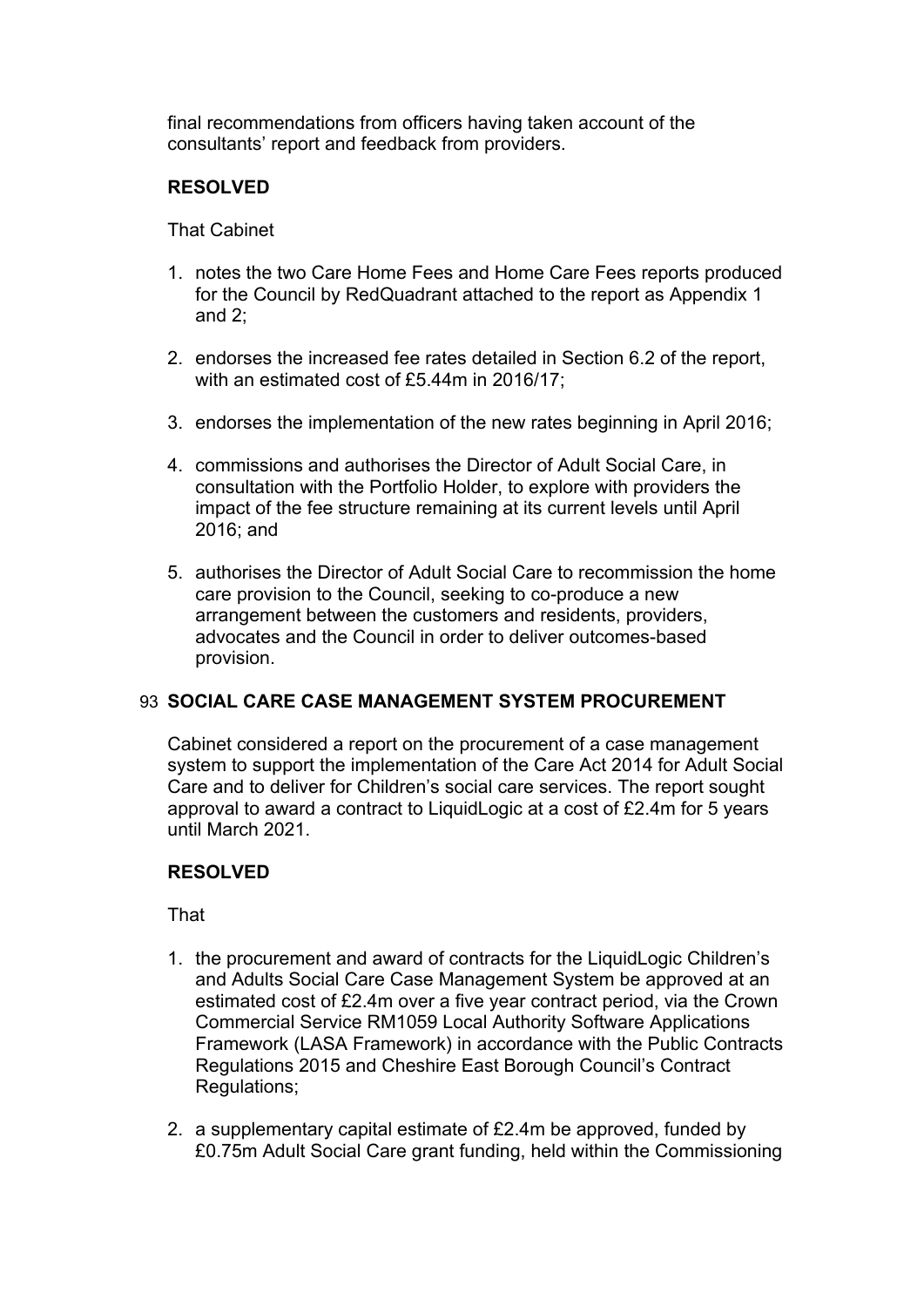Capital Systems budget and virement of £1.65m from the existing approved Strategic Initiatives allocation; and

- 3. authority be delegated to the Chief Operating Officer in consultation with the Portfolio Holder:
	- to enter into all necessary contractual arrangements to deliver the solution; and
	- to use the LASA Framework to procure the LiquidLogic Children's and Adults Social Care Case Management System.

## 94 **2015/16 THIRD QUARTER REVIEW OF PERFORMANCE**

Cabinet considered a report setting out the Council's financial and nonfinancial performance at the third quarter stage of 2015/16.

The third quarter review showed how the Council was continuing to build on the positions achieved in the last two years, which demonstrated that the overall financial health, performance, resilience and value for money at Cheshire East Council was strong despite taking £70m out of its cost base since 2011, and freezing Council Tax for the fifth consecutive year. Savings had been consistently achieved through permanent savings of £5m in management costs, efficiency, removing any duplication of effort, and a planned programme of asset disposals. This approach had protected funding provided to front line services. The Council's reserves strategy remained effective, with a forecast underspend of £0.3m. Further details were set out in Annex 1 to the report.

## **RESOLVED**

- 1. Cabinet notes the third quarter review of 2015/16 performance in relation to the following issues:
	- the summary of performance against the Council's 5 Residents First Outcomes (Section 1);
	- the projected service revenue and capital outturn positions. overall financial stability of the Council, and the impact on the Council's reserves position (Section 2);
	- the delivery of the overall capital programme (Section 2, paragraphs 182 to 193 and Appendix 4);
	- fully funded supplementary capital estimates and virements up to £250,000 approved in accordance with Finance Procedure Rules (Appendix 5);
	- changes to Capital Budgets made in accordance with the Finance Procedure Rules (Appendix 8);
	- **treasury management investments and performance (Appendix** 9);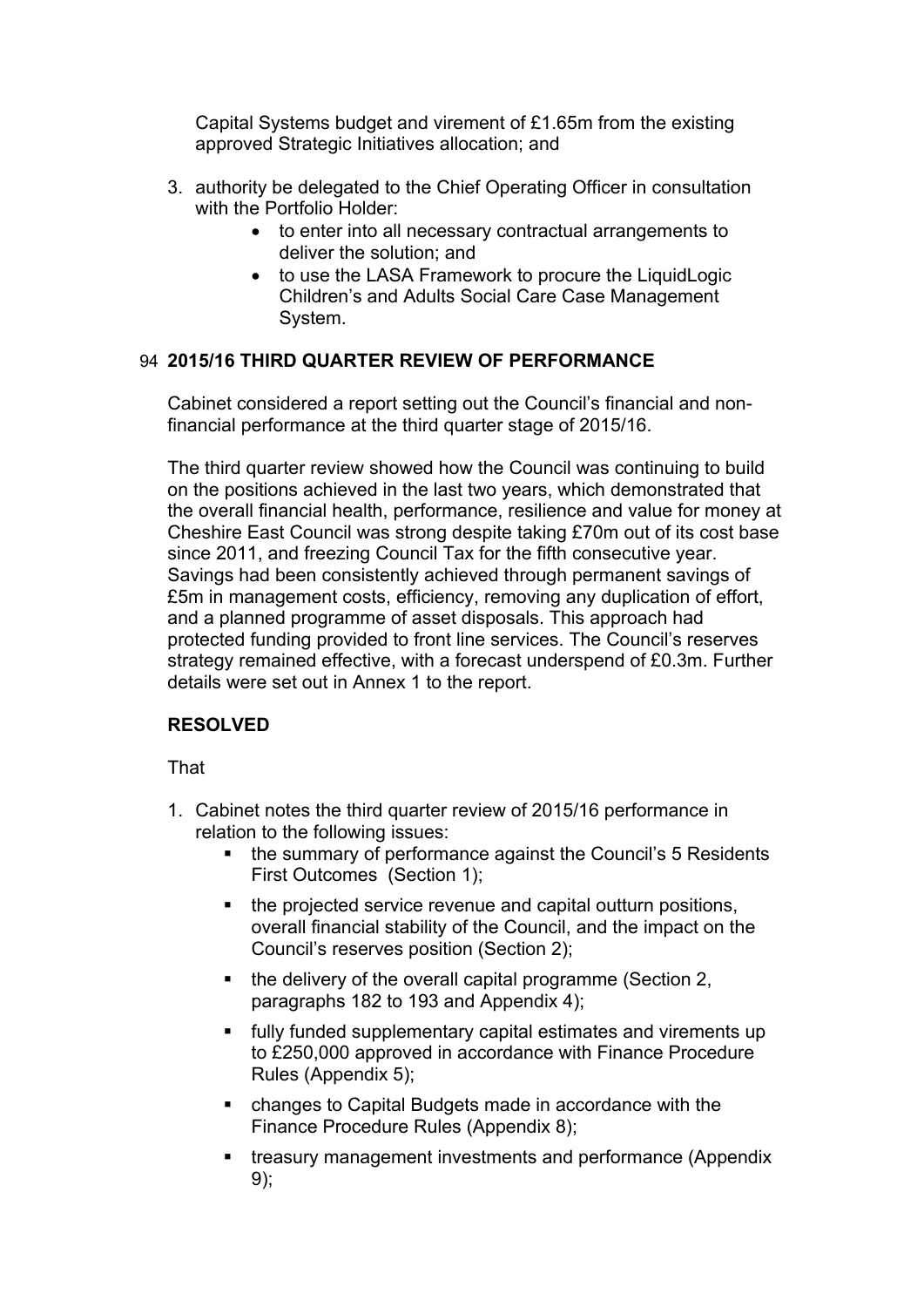- management of invoiced debt (Appendix 11);
- use of earmarked reserves (Appendix 12);
- **update on workforce development and staffing (Section 3).**
- 2. Cabinet approves
	- fully funded supplementary capital estimates and virements above £250,000 in accordance with Finance Procedure Rules (Appendix 6);
	- supplementary revenue estimates to be funded by additional specific grant (Appendix 10).
- 3. Cabinet recommends that Council approve
	- fully funded supplementary capital estimates and virements above £1,000,000 in accordance with Finance Procedure Rules (Appendix 7).

## 95 **THE COUNCIL'S CORPORATE PLAN 2016/20 AND MEDIUM TERM FINANCIAL STRATEGY 2016/19**

Cabinet considered a report on the Council's Corporate Plan for the years 2016/17 to 2019/20 and the Medium Term Financial Strategy for the years 2016/17 to 2018/19.

The report summarised the resolutions that Cabinet were requested to recommend to Council at Appendix A. It provided the Corporate Plan for the period 2016/17 to 2019/20 at Appendix B, and the Medium Term Financial Strategy (MTFS) Report (containing the Budget) for the period 2016/17 to 2018/19 at Appendix C.

The Portfolio Holder for Finance and Assets reported that the Government had announced the day before the Cabinet's meeting that the Council would receive transitional grant of £2.97M in 2016/17 and again in 2017/18. He also informed Cabinet that the Corporate Overview and Scrutiny Committee at its meeting on 4<sup>th</sup> February 2016 had made no specific comments in relation to the report.

## **RESOLVED**

- 1. Cabinet recommends to Council the items at Appendix A to the report; and
- 2. Cabinet notes:
	- (a) The Budget Engagement exercise undertaken by the Council, as set out in the attached (Appendix C, Annex 2).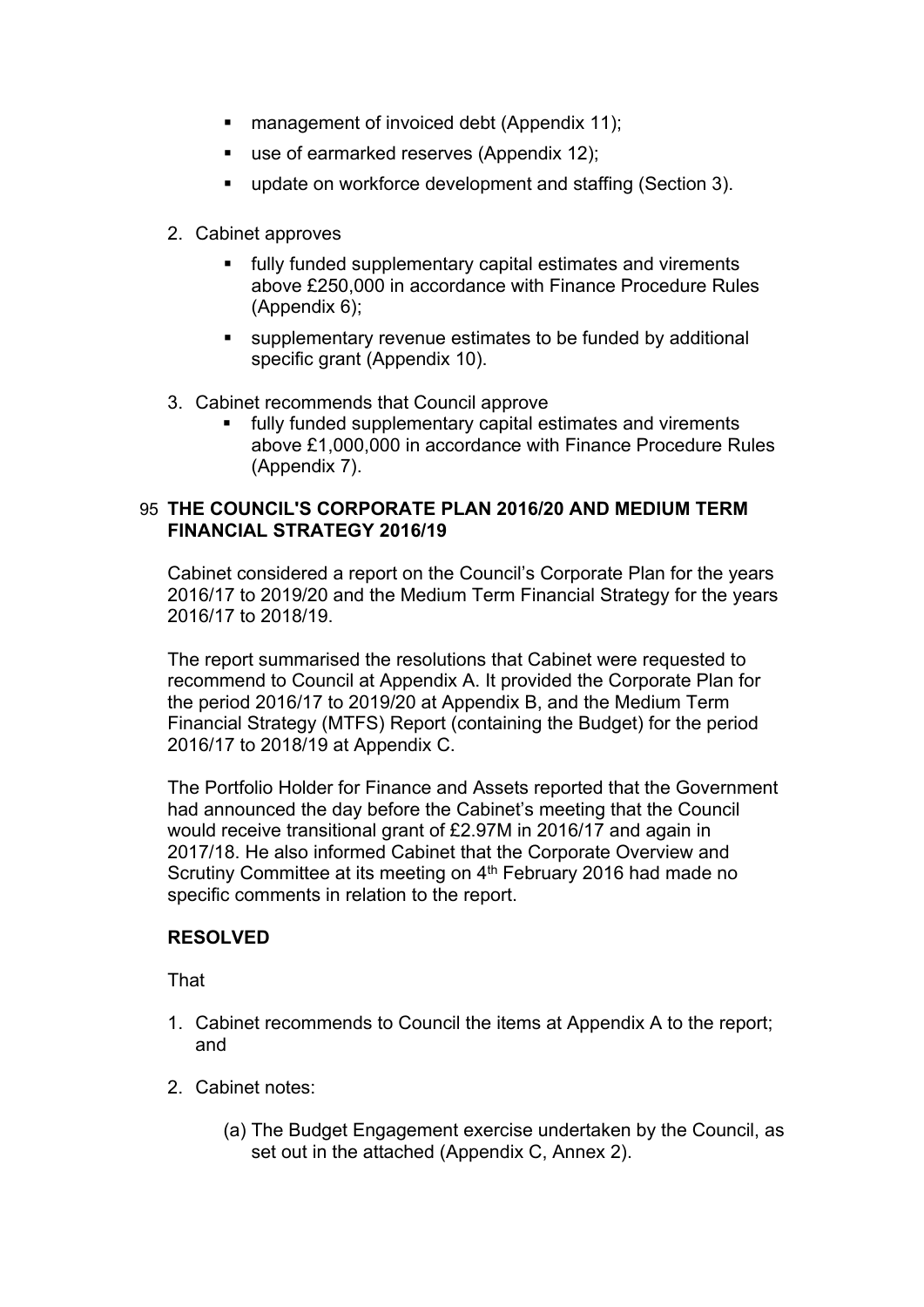- (b) The comments of the Council's Chief Operating Officer (Section 151 Officer), contained within the MTFS Report, regarding the robustness of estimates and level of reserves held by the Council based on these budget proposals (Appendix C, Comment from the Chief Operating Officer).
- (c) The risk assessment detailed in the MTFS Report (Appendix C, Annex 5).
- (d) That the estimates and profiling contained within the proposed Capital Programme 2016/17 to 2018/19 reflect the scale of ambition and future investment plans of the Council. The programme may vary to take advantage of external funding opportunities, maximise private sector investment, prudential borrowing considerations, operational capacity and to ensure optimal delivery of the overall programme (Appendix C, Annex 12).
- (e) That projects will be robustly governed through the Executive Monitoring Board. The Council's Finance Procedure Rules will always apply should any changes in spending requirements be identified (Appendix C, Annex 12).

#### 96 **TREASURY MANAGEMENT STRATEGY AND MRP STATEMENT 2016/17**

Cabinet considered the Treasury Management Strategy and MRP Statement 2016/17.

The key elements of the strategy for 2016/17 were for the Council to:

- Retain capital financing costs within an affordable limit of  $c.f.14m$ .
- Not enter into any overall additional external borrowing in 2016/17.
- Take an appropriate approach to risk if short term loans were required, by only borrowing from lenders identified in the strategy.
- Maintain security of investments by only using counterparties detailed in the strategy.
- Support a flexible approach to treasury management that could react to opportunities and market conditions to maximise effectiveness, whilst protecting the public funds managed within the strategy.

The Treasury Management Strategy was set out in Appendix A to the report and had been reported to the Audit and Governance Committee on 10<sup>th</sup> December 2015 for scrutiny purposes.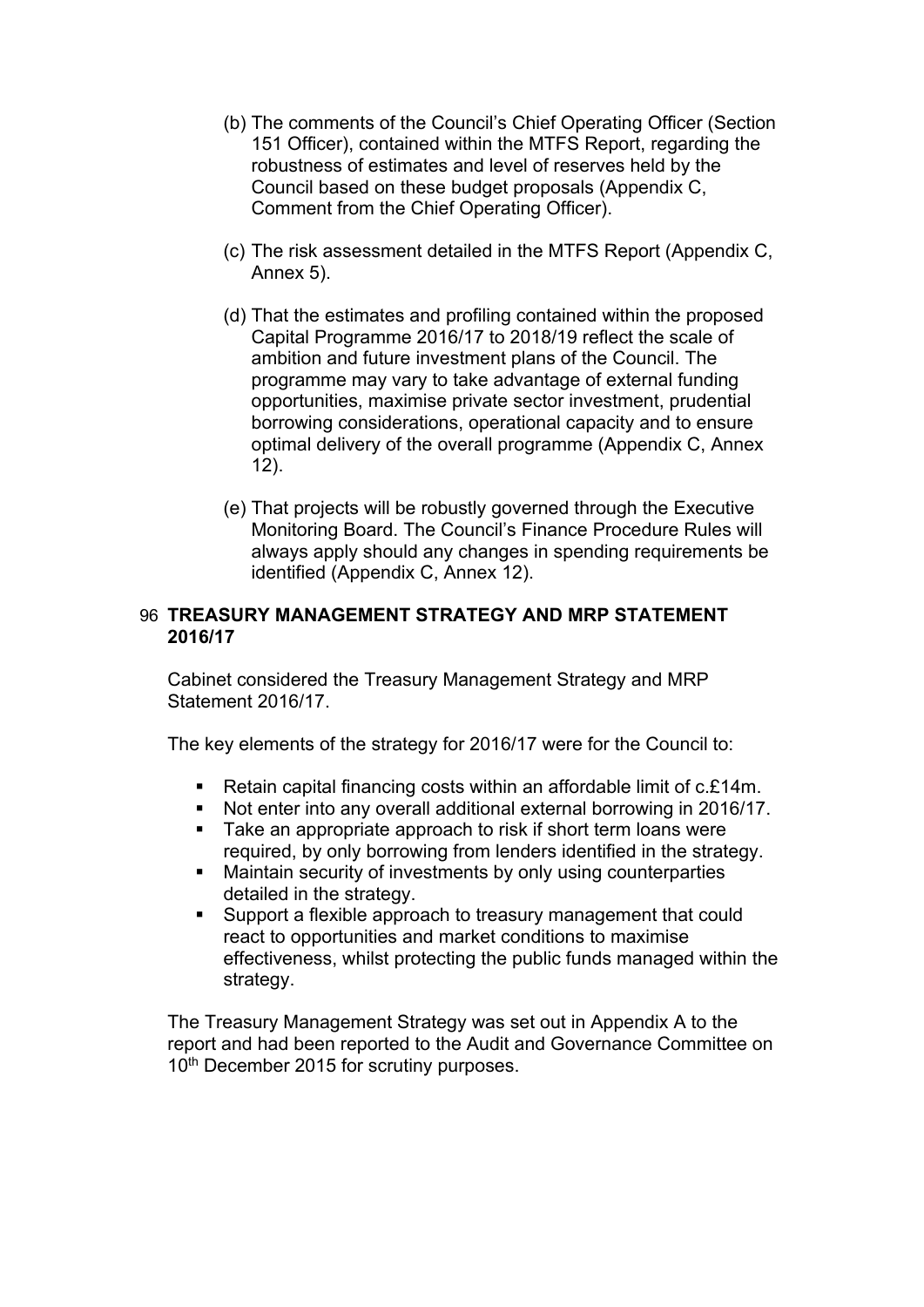#### **RESOLVED**

That Council be recommended to approve the Treasury Management Strategy and the MRP Statement for 2016/17 as set out in Appendix A to the report.

#### 97 **DRAFT RISK MANAGEMENT POLICY STATEMENT / STRATEGY AND OUTLINE FRAMEWORK**

Cabinet considered a new draft risk management policy statement and strategy and an outline of the risk management framework underpinning the policy statement.

The new risk management policy statement and strategy had followed a comprehensive review of the Council's risk management arrangements. The Audit and Governance Committee at its meeting on 10 December 2015 had recommended their adoption.

The Chairman placed on record his thanks to the late Jon Robinson for his work on the risk management policy and strategy.

#### **RESOLVED**

**That** 

- 1. the new Risk Management Policy Statement and Strategy as set out in Appendix A to the report be approved; and
- 2. the Outline Framework in Appendix B be noted.

#### 98 **NOTICE OF MOTION - LIVING WAGE**

Cabinet considered the following motion which had been moved by Councillor Brian Roberts and seconded by Councillor Nick Mannion at the Council meeting on 17<sup>th</sup> December 2015 and referred to Cabinet for consideration:

*"Cheshire East Council notes that Preston City Council in partnership with "Unlock Democracy" is considering submitting the following proposal to government under the Sustainable Communities Act:*

*"To delegate power to local authorities to compel all private and public sector employers within their area to pay the Living Wage. The rate of the Living Wage to be determined in accordance with the rates set by the Living Wage Foundation for London and outside London."*

*The Council notes that this power could massively reduce in work poverty and benefit the local economy through a multiplier effect in*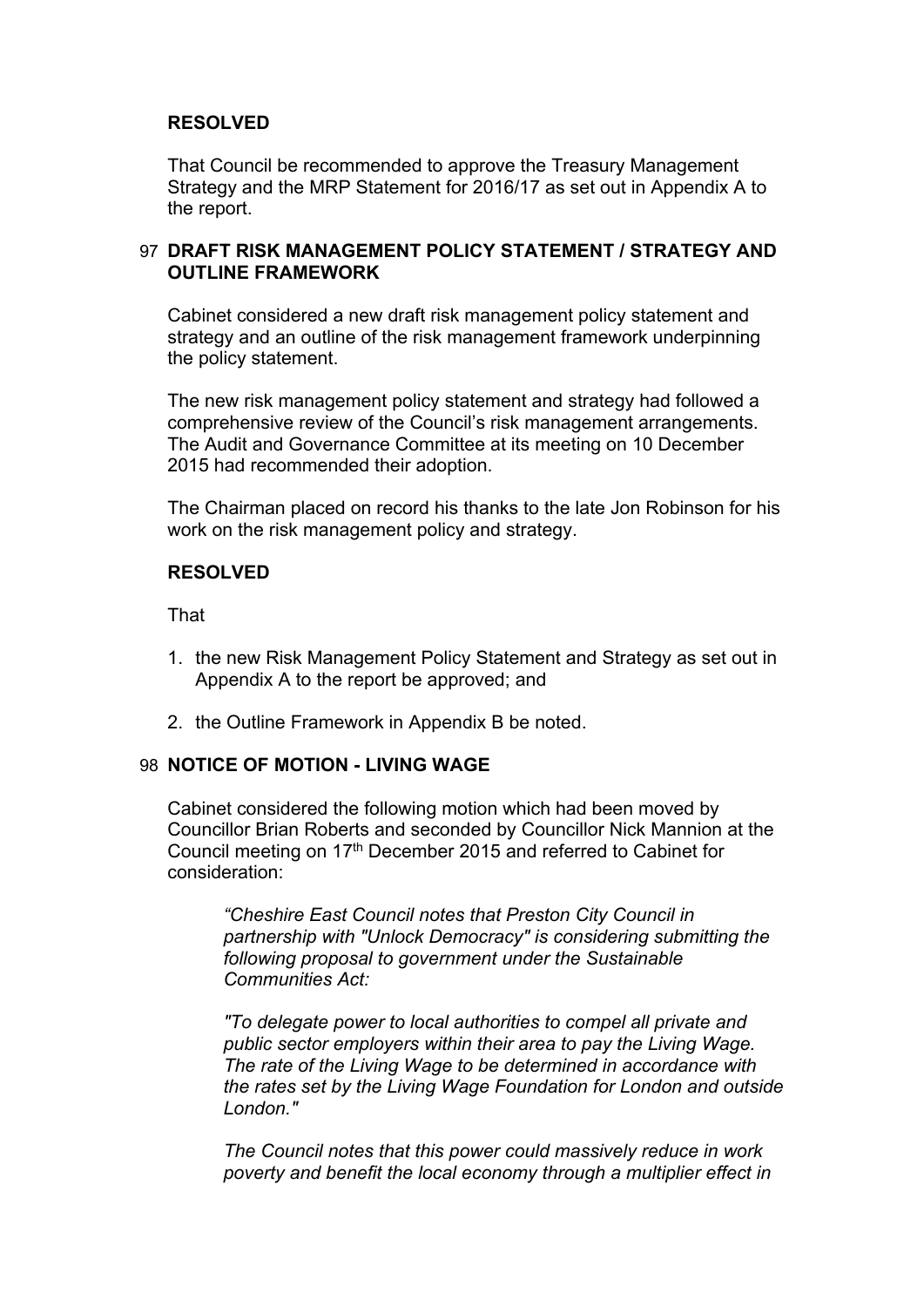*each local authority area it is introduced. As part of the negotiating process with the relevant Secretary of State we would expect all or some of the benefits to government through higher taxation and reduced spending on benefits to be used to enforce the new power and help local businesses who may struggle to move to the new rate.*

*The Council resolves to express its interests in joining Preston City Council in any collective submission to government under the Sustainable Communities Act and to work together with Unlock Democracy to gain support for the proposal from other Councils in the region and across the country."*

Councillors Roberts and Mannion attended the meeting and spoke in support of the motion.

#### **RESOLVED**

That for the reasons set out in the report, the motion be rejected.

#### 99 **NOTICE OF MOTION - PAY RATIOS**

Cabinet considered the following motion which had been moved by Councillor Sam Corcoran and seconded by Councillor S Hogben at the Council meeting on 17th December 2015 and referred to Cabinet for consideration:

*"That this Council should publish pay ratios as recommended by the High Pay Centre and should move towards a situation where the highest paid workers in Cheshire East Council earn no more than 10 times the lowest paid workers."*

Councillor Corcoran attended the meeting and spoke in support of the motion.

#### **RESOLVED**

That for the reasons set out in the report, the motion be rejected.

#### 100 **MIDDLEWICH EASTERN BY-PASS FEASIBILITY STAGE**

Cabinet considered a report seeking authority to undertake the necessary work to inform a decision on whether or not to use the planning approval for the original route of the Middlewich Eastern By-pass.

Because time had elapsed since the scheme's inception, circumstances affecting the scheme had evolved. The strategic intent and objectives of the scheme therefore needed to be confirmed and developed.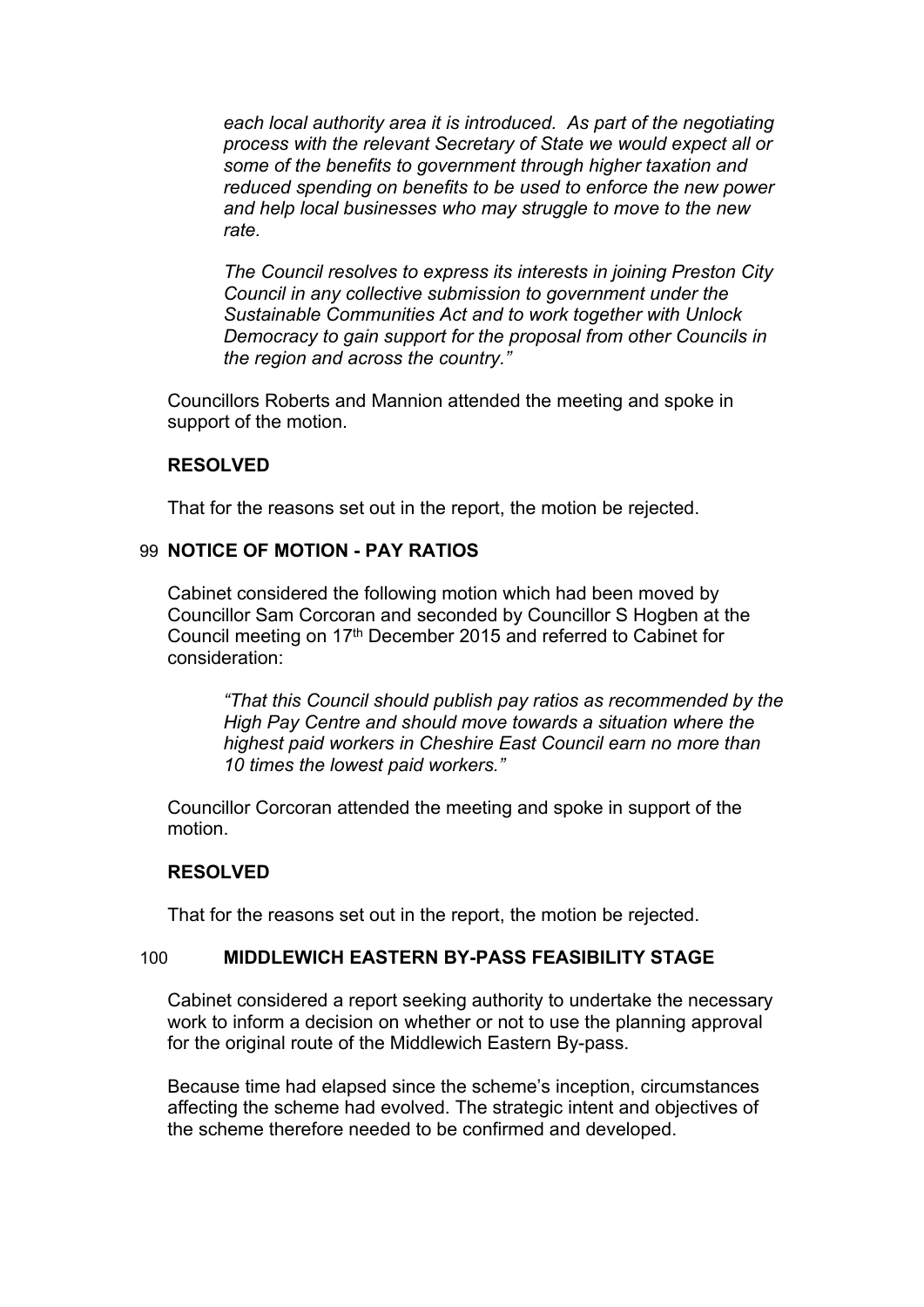#### **RESOLVED**

That Cabinet

- 1. authorises the Highways Portfolio Holder, in conjunction with the Executive Director of Economic Growth and Prosperity, to commission the collection of evidence; production of the evidence base; concept definition and Statement of Case for the Scheme and all the objectives that it is required to deliver;
- 2 authorises the Highways Portfolio Holder, in conjunction with the Executive Director of Economic Growth and Prosperity, to commission the necessary investigation, analysis and design work including: mapping of constraints and opportunities; transport modelling; preliminary alignment designs; Transport Assessment; cost estimates; cost-benefit and viability assessments; and a funding contributions / CIL strategy; these tasks enabling the Council to develop a robust Options-Assessment Report and Outline Business Case, both being necessary elements of any future planning application and delivery programme;
- 3 in order to comply with the CDM Regulations, authorises the Highways Portfolio Holder, in conjunction with the Executive Director of Economic Growth and Prosperity, to appoint a Principal Designer at this stage;
- 4 authorises the Highways Portfolio Holder, in conjunction with the Executive Director of Economic Growth and Prosperity, to commission the necessary environmental and ecology surveys that are seasonally dependent and whose omission would otherwise impose delays to delivering the Scheme;
- 5 delegates authority to produce and implement a Community-and-Stakeholder Engagement Plan to the Executive Director of Economic Growth and Prosperity;
- 6 approves the proposed governance structure; and
- 7 agrees that results be reported back to Cabinet for a decision on the preferred option and for further authorisation.

## 101 **PROGRESSING THE COMMUNITY INFRASTRUCTURE LEVY (CIL)**

Cabinet considered a report seeking approval to prepare a Community Infrastructure Levy Charging Schedule for the local planning authority area administered by Cheshire East Council.

The Council was now sufficiently advanced in the preparation of its Local Plan Strategy for it to introduce a CIL Charging Schedule to help deliver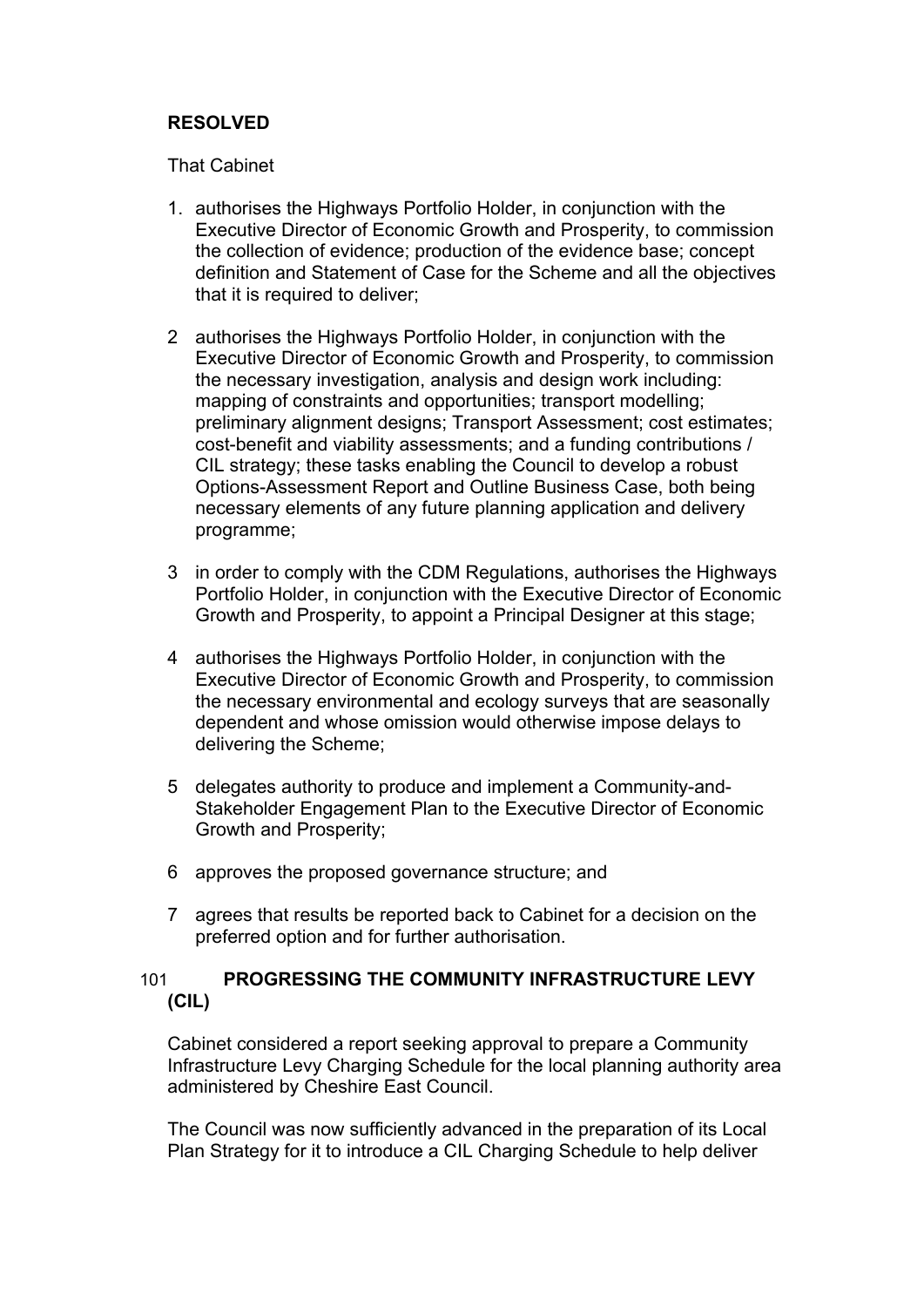the infrastructure needed to support the development proposals identified in the LPS and its accompanying Infrastructure Delivery Plan.

## **RESOLVED**

That

- 1. the undertaking of all work necessary for the preparation and approval of a Community Infrastructure Levy Charging Schedule for the local planning authority area administered by Cheshire East Council be endorsed; and
- 2. a detailed implementation plan and programme be devised to set out the principal stages for the preparation of CIL, to include the opportunity to re-appraise the Council's approach in the light of the outcomes of the Government Review of CIL.

## 102 **PETER MASON LEISURE CENTRE**

Cabinet considered the findings of surveys of the condition of the pool and surrounding area at the leisure centre to consider an option that would enhance and maximise the leisure offer for the residents of Congleton.

Significant investment was required to enhance the leisure centre. Whilst a refurbished pool appeared to be within the current budget, there was a risk that this approach could incur greater expenditure and in turn delay the project. When comparing the potential levels of investment against the whole life span of the facility, a new pool construction represented a more economical solution in the longer term.

#### **RESOLVED**

- 1. following the completion of the intrusive surveys to the pool (summarised in Appendix 1 to the report), the recommended option for the Peter Mason Leisure Centre be the construction of a new pool and pool hall in conjunction with a refurbishment of the dry side offer;
- 2. Officers be authorised to commence the procurement of a strategic leisure development partner (Development Partner) to explore finance options and deliver the new and refurbished facility;
- 3. in consultation with the Leader and Portfolio Holder (Open Spaces), delegated authority be given to the Chief Operating Officer in consultation with the Director of Legal Services to decide on the appropriate procurement route to appoint a Development Partner and enter into and finalise the agreements required to deliver the new pool and refurbished leisure centre and such documentation that is required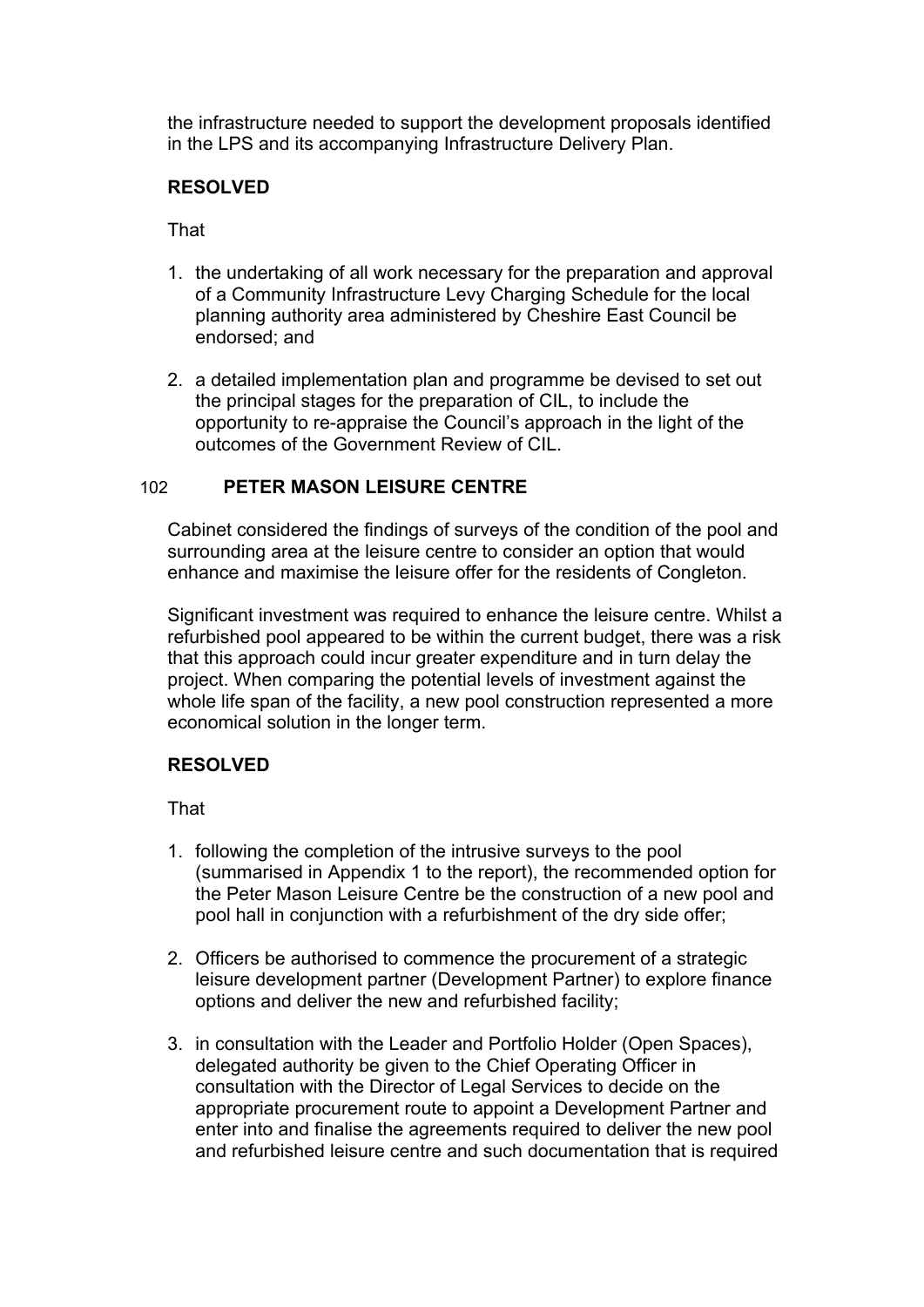for the Everybody Sport and Recreation Trust (ESAR) to operate the leisure centre; and

4. it be noted that once a preferred Development Partner is identified officers will return to Cabinet for the authority to appoint that Development Partner and proceed in delivering the facility.

#### 103 **ENVIRONMENTAL SERVICES OPERATING CONTRACT**

Cabinet considered a request from the Council company Ansa Environmental Services Ltd for an extension to its existing contract for the delivery of Waste and Environmental Services.

In its first year of trading, Ansa had delivered the contract efficiencies required by the Council whilst at the same time exceeding its performance indicators and delivering a profit from its operations. In order to deliver future benefits, however, there was a need for Ansa to let new waste and recycling processing contracts that would require a 10-15 year service commitment. Ansa Environmental Services Ltd had therefore proposed a 10 year extension to its existing contract due to expire on 1st April 2021 to give an unelapsed period of 15 years from 1st April 2016 (ending 1st April 2031) with a rolling one year extension each year thereafter, assuming the company had achieved the appropriate performance standards.

Councillor J Hammond, Chairman of ANSA, attended the meeting and outlined the achievements of the company to date. The Portfolio Holder for Open Spaces thanked Councillor Hammond for his effective chairmanship of the Board.

#### **RESOLVED**

That Cabinet grants delegated authority to the Portfolio Holder for Open Spaces in consultation with the Chief Operating Officer and Director of Legal Services to vary the Service Operating Contract of Ansa Environmental Services and associated agreements, subject to due diligence being undertaken by Legal, Procurement and Finance.

Note: Having given her apologies at the start of the meeting, Councillor J Clowes left the meeting before the item 'Determination of Local Authority Co-ordinated Scheme and Admission Arrangements' was considered.

#### 104 **DETERMINATION OF LOCAL AUTHORITY COORDINATED SCHEME AND ADMISSION ARRANGEMENTS**

Cabinet considered a report seeking approval of the coordinated scheme and admission arrangements for 2017 and subsequent years subject to any review.

The coordinated scheme (Annex 1 to the report), would apply to applications for places in all publicly funded mainstream primary and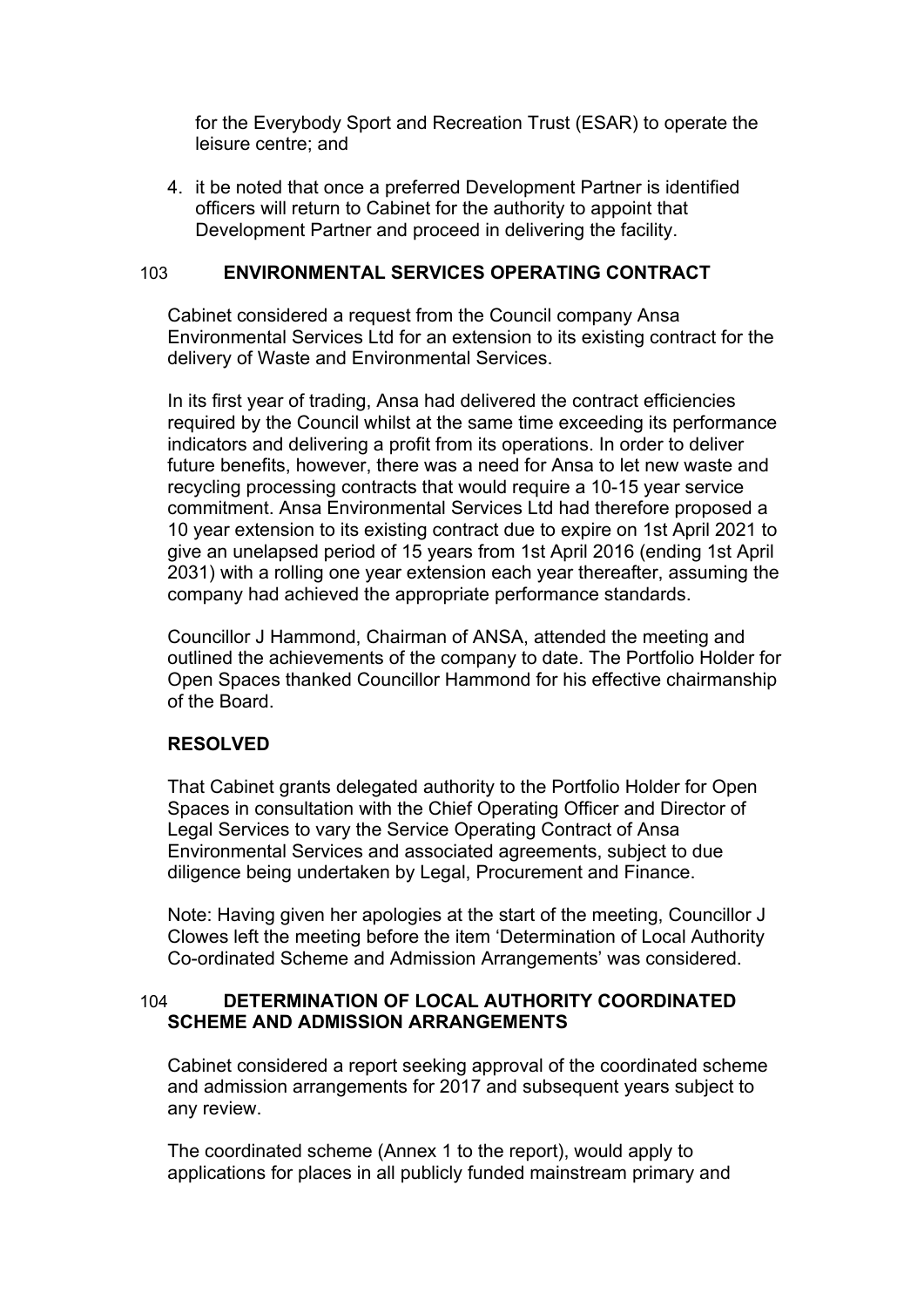secondary schools (i.e. including academies) for the school year 2017-18. The proposed admission arrangements (Annex 2) included the overall procedure, practices, criteria, published admission number (PAN) and supplementary information to be used in deciding on the allocation of school places. Current admission numbers and proposed changes for community and voluntary controlled schools for 2017 were set out in Appendix 1.

## **RESOLVED**

That Cabinet approves

- the proposed coordinated admission scheme, which all local authorities are required by section 88M of the School Standards and Framework Act 1998 (SSFA) to have in place (Annex 1 to the report); and
- the proposed admission arrangements for Cheshire East community and controlled schools, which are the overall procedure, practices, criteria and supplementary information to be used in deciding on the allocation of school places (Annex 2).

## 105 **INDEMNITIES FOR MEMBERS AND OFFICERS**

In accordance with Section 100B(4)(b) of the Local Government Act 1972, the Chairman was of the opinion that by reason of special circumstances as specified below, this item should be considered at the meeting as a matter of urgency.

Prior to consideration of the item, the Chairman asked if any member wished to declare an interest. No interests were declared.

The report set out the current powers available to local authorities in relation to the provision of indemnities to Members and Officers.

This matter had previously been considered by the Shadow Authority twice in 2008. In July of that year an indemnity had been put in place for 'those individuals acting in a representative capacity on behalf of the Authority.' In December 2008 an indemnity was put in place for Officers. As a result of the 2008 decisions, no indemnities were currently in place for current or former Members, or for former Officers. The absence of any indemnity for Members and former Officers was a serious matter which it was recommended should be remedied as a matter of urgency.

#### **RESOLVED**